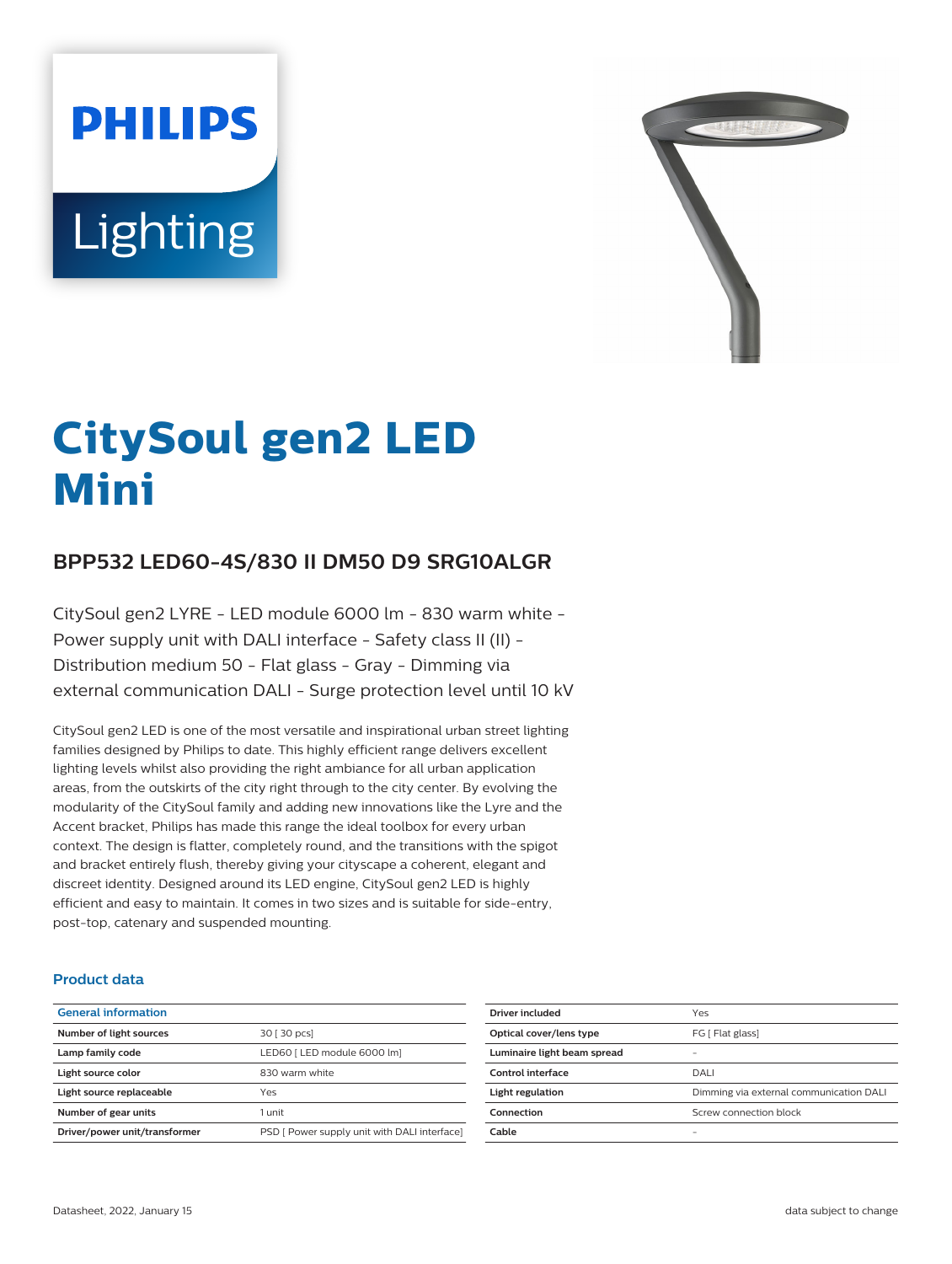## **CitySoul gen2 LED Mini**

| <b>Protection class IEC</b>            | Safety class II (II)                           |
|----------------------------------------|------------------------------------------------|
| Parts color                            | All parts colored                              |
| <b>Flammability mark</b>               | NO [ -]                                        |
| <b>CE mark</b>                         | CE mark                                        |
| <b>ENEC mark</b>                       | <b>ENEC</b> mark                               |
| <b>Warranty period</b>                 | 5 years                                        |
| Optic type outdoor                     | Distribution medium 50                         |
| <b>Remarks</b>                         | * At extreme ambient temperatures the          |
|                                        | luminaire might automatically dim down to      |
|                                        | protect components                             |
| Constant light output                  | No                                             |
| Number of products on MCB of 16 A type | 11                                             |
| в                                      |                                                |
| <b>EU RoHS compliant</b>               | Yes                                            |
| Light source engine type               | LED                                            |
| Serviceability class                   | Class A, luminaire is equipped with            |
|                                        | serviceable parts (when applicable): LED       |
|                                        | board, driver, control units, surge protection |
|                                        | device, optics, front cover and mechanical     |
|                                        | parts                                          |
| <b>Product family code</b>             | BPP532 [ CitySoul gen2 LYRE]                   |
|                                        |                                                |
| <b>Light technical</b>                 |                                                |
| Upward light output ratio              | 0.03                                           |
| Standard tilt angle posttop            |                                                |
| Standard tilt angle side entry         |                                                |
|                                        |                                                |
| <b>Operating and electrical</b>        |                                                |
| <b>Input Voltage</b>                   | 220 to 240 V                                   |
| <b>Input Frequency</b>                 | 50 to 60 Hz                                    |
| Inrush current                         | 46 A                                           |
| Inrush time                            | $0.25$ ms                                      |
| <b>Power Factor (Min)</b>              | 0.98                                           |
|                                        |                                                |
| <b>Controls and dimming</b>            |                                                |
| Dimmable                               | Yes                                            |
|                                        |                                                |
| <b>Mechanical and housing</b>          |                                                |
| <b>Housing Material</b>                | Aluminum                                       |
| <b>Reflector material</b>              | Acrylate                                       |
| Optic material                         | Polymethyl methacrylate                        |
| Optical cover/lens material            | Glass                                          |
| <b>Fixation material</b>               | Aluminum                                       |
| <b>Mounting device</b>                 | No [ -]                                        |
| Optical cover/lens shape               |                                                |
| Optical cover/lens finish              | Flat<br>Clear                                  |

| <b>Overall height</b>                           | 95 mm                                         |
|-------------------------------------------------|-----------------------------------------------|
| <b>Overall diameter</b>                         | 540 mm                                        |
| <b>Effective projected area</b>                 | $0.079$ m <sup>2</sup>                        |
| Color                                           | Gray                                          |
| Dimensions (Height x Width x Depth)             | 95 x NaN x NaN mm (3.7 x NaN x NaN in)        |
|                                                 |                                               |
| <b>Approval and application</b>                 |                                               |
| Ingress protection code                         | IP66 [ Dust penetration-protected, jet-proof] |
| Mech. impact protection code                    | IK08 [5 J vandal-protected]                   |
| <b>Surge Protection (Common/Differential)</b>   | Surge protection level until 10 kV            |
|                                                 |                                               |
| Initial performance (IEC compliant)             |                                               |
| Initial luminous flux (system flux)             | 4920 lm                                       |
| Luminous flux tolerance                         | $+/-7%$                                       |
| Initial LED luminaire efficacy                  | 106 lm/W                                      |
| Init. Corr. Color Temperature                   | 3000 K                                        |
| Init. Color Rendering Index                     | ≥80                                           |
| Initial chromaticity                            | $(0.43, 0.40)$ SDCM <5                        |
| Initial input power                             | 46.5 W                                        |
| Power consumption tolerance                     | $+/-10%$                                      |
| Init. Color Rendering Index Tolerance           | $+/-2$                                        |
|                                                 |                                               |
| Over time performance (IEC compliant)           |                                               |
| Control gear failure rate at median useful 10 % |                                               |
| life 100000 h                                   |                                               |
| Lumen maintenance at median useful life* L97    |                                               |
| 100000h                                         |                                               |
|                                                 |                                               |
| <b>Application conditions</b>                   |                                               |
| Ambient temperature range                       | -40 to +50 $°C$                               |
| Performance ambient temperature Tq              | 25 °C                                         |
| <b>Maximum dim level</b>                        | 10%                                           |
|                                                 |                                               |
| <b>Product data</b>                             |                                               |
| Full product code                               | 871869989203600                               |
| Order product name                              | BPP532 LED60-4S/830 II DM50 D9                |
|                                                 | SRG10ALGR                                     |
| EAN/UPC - Product                               | 8718699892036                                 |
| Order code                                      | 89203600                                      |
| Numerator - Quantity Per Pack                   | 1                                             |
| Numerator - Packs per outer box                 | 1                                             |
| Material Nr. (12NC)                             | 912300024530                                  |
| Net Weight (Piece)                              | 13.300 kg                                     |
|                                                 |                                               |